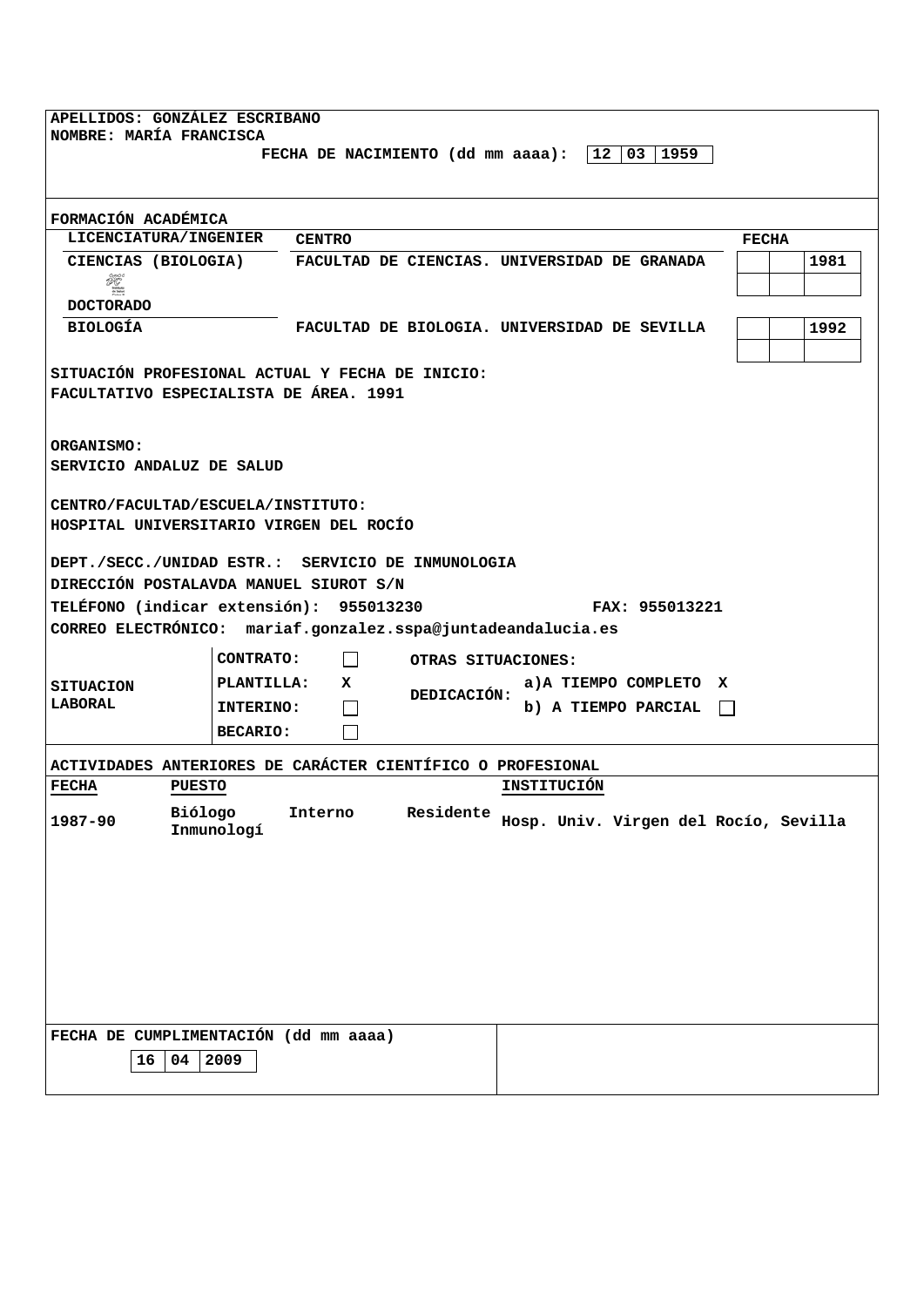## **ARTICULOS PUBLICADOS EN REVISTAS INDEXADAS**

1: Liu K, Li QZ, Delgado-Vega AM, Abelson AK, Sánchez E, Kelly JA, Li L, Liu Y, Zhou J, Yan M, Ye Q, Liu S, Xie C, Zhou XJ, Chung SA, Pons-Estel B, Witte T, de Ramón E, Bae SC, Barizzone N, Sebastiani GD, Merrill JT, Gregersen PK, Gilkeson GG, Kimberly RP, Vyse TJ, Kim I, D'Alfonso S, Martin J, Harley JB, Criswell LA; Profile Study Group; Italian Collaborative Group; German Collaborative Group; Spanish Collaborative Group; Argentinian Collaborative Group; SLEGEN Consortium, Wakeland EK, Alarcón-Riquelme ME, Mohan C. Kallikrein genes are associated with lupus and glomerular basement membrane-specific antibody-induced nephritis in mice and humans. J Clin Invest. 2009 Apr;119(4):911-23.

2: Rueda B, Broen J, Simeon C, Hesselstrand R, Diaz B, Sanchez H, Ortego-Centeno N, Riemekasten G, Fonollosa V, Vonk MC, van den Hoogen FH, Sanchez-Román J, Aguirre-Zamorano MA, García-Portales R, Pros A, Camps MT, Gonzalez-Gay MA, Coenen MJ, Airo P, Beretta L, Scorza R, van Laar J, Gonzalez-Escribano MF, Nelson JL, Radstake TR, Martin J. The STAT4 gene influences the genetic predisposition to systemic sclerosis phenotype. Hum Mol Genet. 2009 Mar 13. [Epub ahead of print]

3: Sánchez E, González-Gay M, Callejas-Rubio J, Ortego-Centeno N, Sabio J, Jiménez-Alonso J, Micó L, Suarez A, Gutierrez C, de Ramón E, Camps M, Garcia-Portales R, Tolosa C, López-Nevot M, Sánchez-Román J, Hernández F, González-Escribano M, Martín J. No evidence for genetic association of interferon regulatory factor 3 in systemic lupus erythematosus. Lupus. 2009;18(3):230-4.

4: Alvarez-Márquez A, Aguilera I, Gentil MA, Caro JL, Bernal G, Fernández Alonso J, Acevedo MJ, Cabello V, Wichmann I, Gonzalez-Escribano MF, Núñez-Roldán A. Donor-specific antibodies against HLA, MICA, and GSTT1 in patients with allograft rejection and C4d deposition in renal biopsies. Transplantation. 2009 Jan 15;87(1):94-9.

5: Montes-Cano MA, García-Lozano JR, Aguilar-Reina J, Romero-Gómez M, Barroso N, Nuñez-Roldán A, Martín J, González-Escribano MF. PTPN22 C1858T polymorphism and the outcome of hepatitis C virus infection. Viral Immunol. 2008 Dec; 21(4): 491-4.

6: Abelson AK, Delgado-Vega AM, Kozyrev SV, Sánchez E, Velázquez-Cruz R, Eriksson N, Wojcik J, Linga Reddy P, Lima G, D'Alfonso S, Migliaresi S, Baca V, Orozco L, Witte T, Ortego-Centeno N, Abderrahim H, Pons-Estel BA, Gutiérrez C, Suárez A, González-Escribano MF, Martin J, Alarcón-Riquelme ME. STAT4 Associates with SLE through two independent effects that correlate with gene expression and act additively with IRF5 to increase risk. Ann Rheum Dis. 2008 Dec 9. [Epub ahead of print]

7: Sánchez E, Fernández-Gutierrez B, González-Gay MA, Balsa A, García A, Rodríguez L, Pascual-Salcedo D, González-Escribano MF, Martin J. Investigating the role of CD24 gene polymorphisms in rheumatoid arthritis. Ann Rheum Dis. 2008 Aug;67(8):1197-8.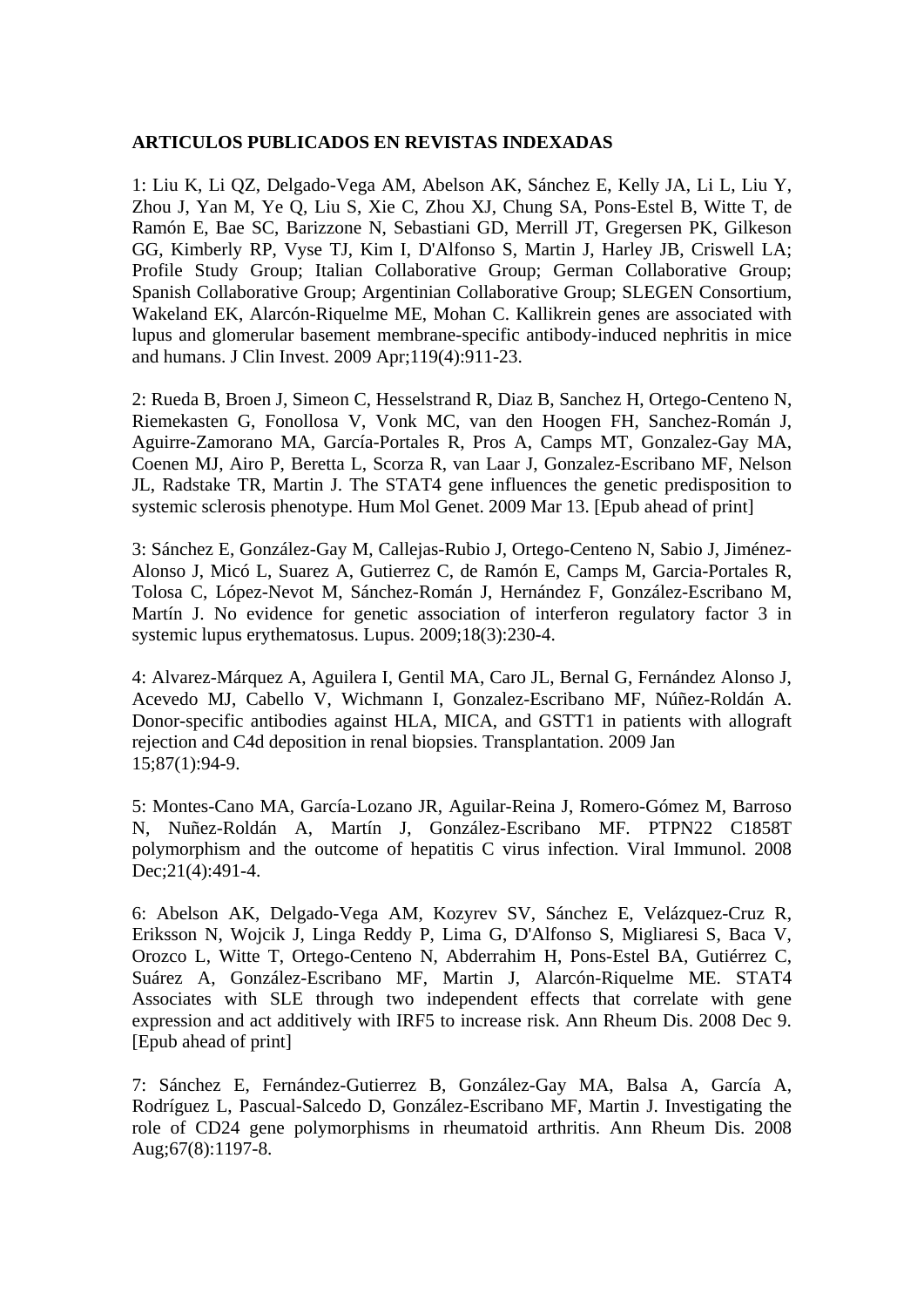8: Orozco G, Alizadeh BZ, Delgado-Vega AM, González-Gay MA, Balsa A, Pascual-Salcedo D, Fernández-Gutierrez B, González-Escribano MF, Petersson IF, van Riel PL, Barrera P, Coenen MJ, Radstake TR, van Leeuwen MA, Wijmenga C, Koeleman BP, Alarcón-Riquelme M, Martín J. Association of STAT4 with rheumatoid arthritis: a replication study in three European populations. Arthritis Rheum. 2008 Jul;58(7):1974-80.

9: Kozyrev SV, Abelson AK, Wojcik J, Zaghlool A, Linga Reddy MV, Sanchez E, Gunnarsson I, Svenungsson E, Sturfelt G, Jönsen A, Truedsson L, Pons-Estel BA, Witte T, D'Alfonso S, Barizzone N, Danieli MG, Gutierrez C, Suarez A, Junker P, Laustrup H, González-Escribano MF, Martin J, Abderrahim H, Alarcón-Riquelme ME. Functional variants in the B-cell gene BANK1 are associated with systemic lupus erythematosus. Nat Genet. 2008 Feb;40(2):211-6. Epub 2008 Jan 20. Erratum in: Nat Genet. 2008 Apr;40(4):484. Barrizzone, Nadia [corrected to Barizzone, Nadia].

10: Rueda B, Oliver J, Robledo G, López-Nevot MA, Balsa A, Pascual-Salcedo D, González-Gay MA, González-Escribano MF, Martín J. HO-1 promoter polymorphism associated with rheumatoid arthritis. Arthritis Rheum. 2007 Dec;56(12):3953-8.

11: Pandey JP, Montes-Cano MA, Aguilar-Reina J, Gonzalez-Escribano MF. Interactive effects of immunoglobulin gamma and human leucocyte antigen genotypes on clearance and persistence of infection with hepatitis C virus. Clin Exp Immunol. 2007 Dec;150(3):518-22. Epub 2007 Oct 9.

12: Sánchez E, Abelson AK, Sabio JM, González-Gay MA, Ortego-Centeno N, Jiménez-Alonso J, de Ramón E, Sánchez-Román J, López-Nevot MA, Gunnarsson I, Svenungsson E, Sturfelt G, Truedsson L, Jönsen A, González-Escribano MF, Witte T; German Systemic Lupus Erythematosus Study Group, Alarcón-Riquelme ME, Martín J. Association of a CD24 gene polymorphism with susceptibility to systemic lupus erythematosus. Arthritis Rheum. 2007 Sep;56(9):3080-6.

13: Gómez-García M, Oliver J, Márquez A, Mendoza JL, López-Nevot MA, Fernández-Arquero M, González-Escribano MF, Díaz-Rubio M, de la Concha EG, Urcelay E, Martín J, Martínez A. Strong protective effect of DR3 against ulcerative colitis in the Spanish population. Am J Gastroenterol. 2007 Dec;102(12):2762-6. Epub 2007 Aug 21

14: García-Lozano JR, Torres B, Fernández O, Orozco G, Alvarez-Márquez A, García A, González-Gay MA, García A, Núñez-Roldán A, Martín J, González-Escribano MF. Caspase 7 influences susceptibility to rheumatoid arthritis. Rheumatology (Oxford). 2007 Aug;46(8):1243-7. Epub 2007 May 15.

15: Montes-Cano MA, Garcia-Lozano JR, Aguilar-Reina J, Romero-Gomez M, Barroso N, Nunez-Roldan A, Gonzalez-Escribano MF. CCL2-2518 A/G and CCR2 190 A/G do not influence the outcome of hepatitis C virus infection in the Spanish population. World J Gastroenterol. 2007 Apr 21;13(15):2187-92.

16: Rueda B, Reddy MV, González-Gay MA, Balsa A, Pascual-Salcedo D, Petersson IF, Eimon A, Paira S, Scherbarth HR, Pons-Estel BA, González-Escribano MF, Alarcón-Riquelme ME, Martín J. Analysis of IRF5 gene functional polymorphisms in rheumatoid arthritis. Arthritis Rheum. 2006 Dec;54(12):3815-9.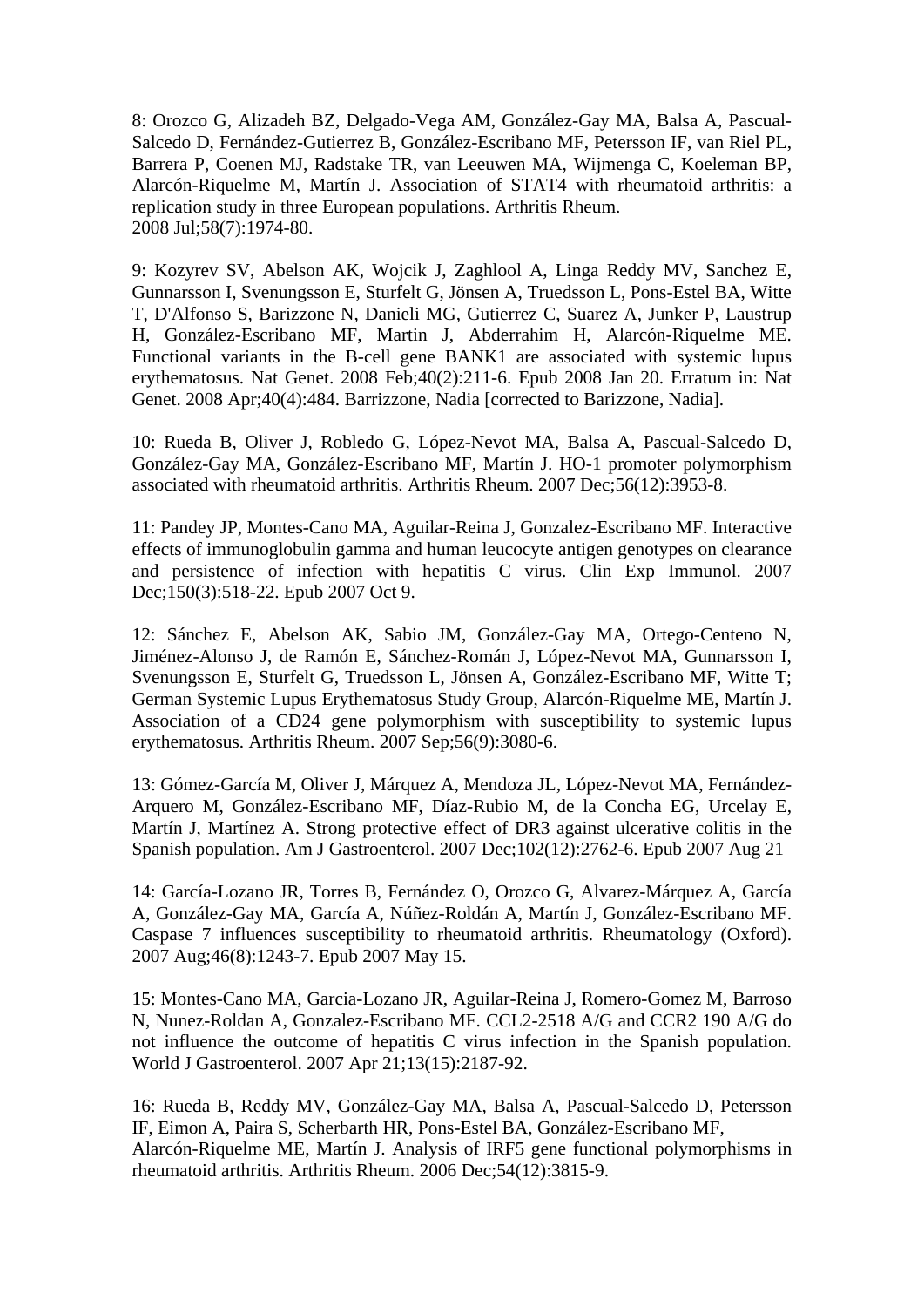17: Sánchez E, Sabio JM, Callejas JL, de Ramón E, de Haro M, Jiménez-Alonso J, Ortego-Centeno N, Sánchez-Román J, González-Gay MA, López-Nevot MA, González-Escribano MF, Martín J. Study of a functional polymorphism in the p53 gene in systemic lupus erythematosus: lack of replication in a Spanish population. Lupus. 2006;15(10):658-61.

18: Gonzalez-Gay MA, Rueda B, Vilchez JR, Lopez-Nevot MA, Robledo G, Ruiz MP, Fernández O, Garcia-Porrua C, Gonzalez-Escribano MF, Martín J. Contribution of MHC class I region to genetic susceptibility for giant cell arteritis. Rheumatology (Oxford). 2007 Mar;46(3):431-4. Epub 2006 Sep 26.

19: Orozco G, Sánchez E, González-Gay MA, López-Nevot MA, Torres B, Pascual-Salcedo D, Balsa A, Pablos JL, García A, González-Escribano MF, Martín J. SLC22A4, RUNX1, and SUMO4 polymorphisms are not associated with rheumatoid arthritis: a case-control study in a Spanish population. J Rheumatol. 2006 Jul;33(7):1235-9.

20: Sánchez E, Gómez LM, Lopez-Nevot MA, González-Gay MA, Sabio JM, Ortego-Centeno N, de Ramón E, Anaya JM, González-Escribano MF, Koeleman BP, Martín J. Evidence of association of macrophage migration inhibitory factor gene polymorphisms with systemic lupus erythematosus. Genes Immun. 2006 Jul;7(5):433-6.

21: Sánchez E, Sabio JM, Callejas JL, de Ramón E, Garcia-Portales R, García-Hernández FJ, Jiménez-Alonso J, González-Escribano MF, Martín J, Koeleman BP. Association study of genetic variants of pro-inflammatory chemokine and cytokine genes in systemic lupus erythematosus. BMC Med Genet. 2006 May 23;7:48.

22: Sanchez E, Callejas JL, Sabio JM, de Haro M, Camps M, de Ramón E, García-Hernández FJ, Koeleman B, Martín J, González-Escribano MF. Polymorphisms of the FCRL3 gene in a Spanish population of systemic lupus erythematosus patients. Rheumatology (Oxford). 2006 Aug;45(8):1044-6. Epub 2006 May 22.

23: Torres B, Orozco G, García-Lozano JR, Oliver J, Fernández O, González-Gay MA, Balsa A, García A, Pascual-Salcedo D, López-Nevot MA, Núñez-Roldán A, Martín J, González-Escribano MF. Asporin repeat polymorphism in rheumatoid arthritis. Ann Rheum Dis. 2007 Jan;66(1):118-20. Epub 2006 May 17.

24: Orozco G, Eerligh P, Sánchez E, Zhernakova S, Roep BO, González-Gay MA, López-Nevot MA, Callejas JL, Hidalgo C, Pascual-Salcedo D, Balsa A, González-Escribano MF, Koeleman BP, Martín J. Analysis of a functional BTNL2 polymorphism in type 1 diabetes, rheumatoid arthritis, and systemic lupus erythematosus. Hum Immunol. 2005 Dec;66(12):1235-41. Epub 2006 Mar 9. PubMed

25: Graham RR, Kozyrev SV, Baechler EC, Reddy MV, Plenge RM, Bauer JW, Ortmann WA, Koeuth T, González Escribano MF; Argentine and Spanish Collaborative Groups, Pons-Estel B, Petri M, Daly M, Gregersen PK, Martín J, Altshuler D, Behrens TW, Alarcón-Riquelme ME. A common haplotype of interferon regulatory factor 5 (IRF5) regulates splicing and expression and is associated with increased risk of systemic lupus erythematosus. Nat Genet. 2006 May;38(5):550-5. Epub 2006 Apr 16.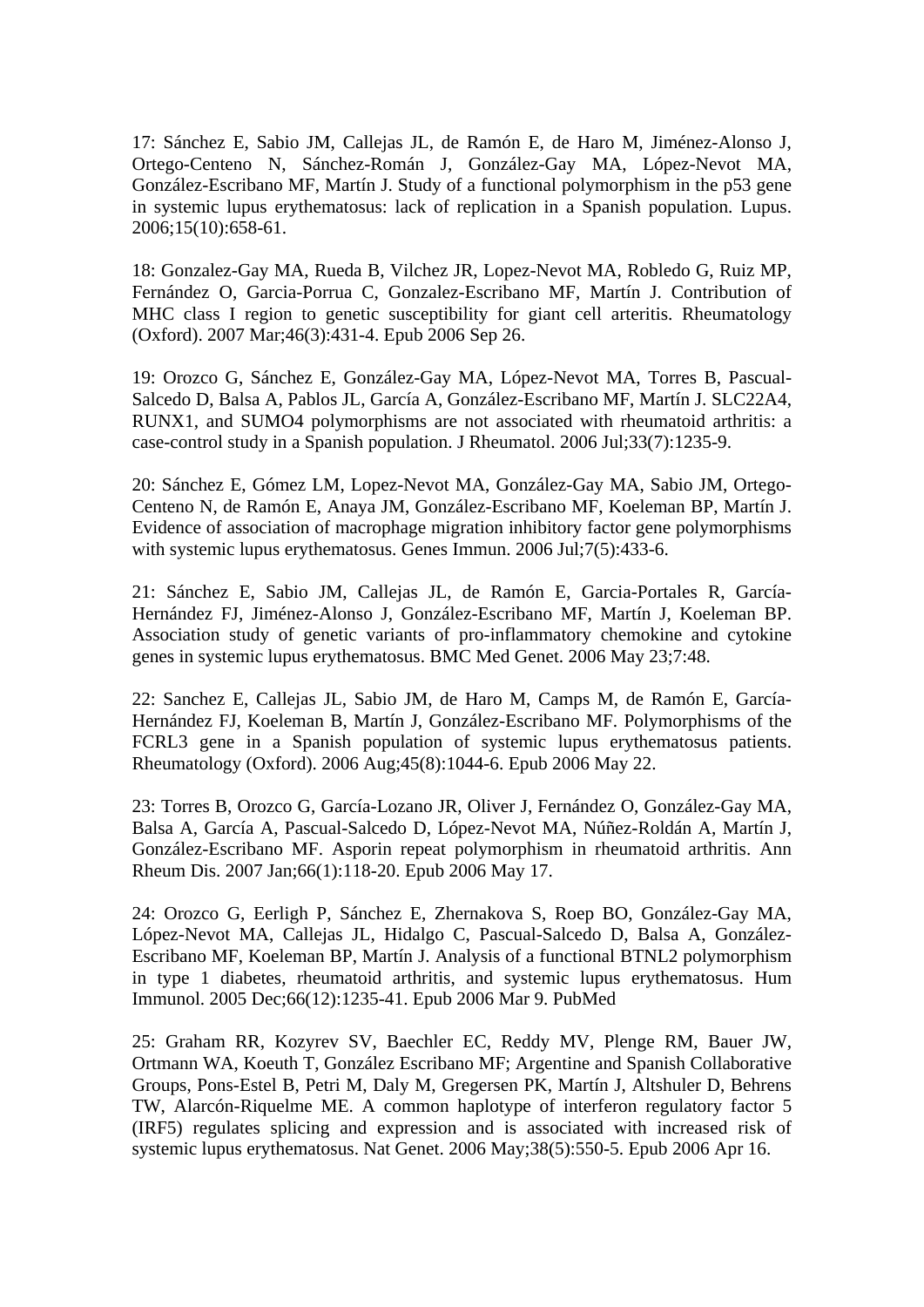26: Montes-Cano MA, Caro-Oleas JL, Romero-Gómez M, Diago M, Andrade R, Carmona I, Aguilar Reina J, Núñez-Roldán A, González-Escribano MF. HLA-C and KIR genes in hepatitis C virus infection. Hum Immunol. 2005 Nov;66(11):1106-9. Epub 2006 Mar 9

27: Sánchez E, Torres B, Vilches JR, López-Nevot MA, Ortego-Centeno N, Jiménez-Alonso J, González-Gay MA, de Ramón E, Sánchez-Román J, Núñez-Roldán A, Martín J, González-Escribano MF. No primary association of MICA polymorphism with systemic lupus erythematosus. Rheumatology (Oxford). 2006 Sep; 45(9):1096-100.

28: Orozco G, Sánchez E, Gómez LM, González-Gay MA, López-Nevot MA, Torres B,Ortego-Centeno N, Jiménez-Alonso J, de Ramón E, Sánchez Román J, Anaya JM, Sturfelt G, Gunnarsson I, Svennungsson E, Alarcón-Riquelme M, González-Escribano MF, Martín J. Study of the role of functional variants of SLC22A4, RUNX1 and SUMO4 in systemic lupus erythematosus. Ann Rheum Dis. 2006 Jun;65(6):791-5. Epub 2005 Oct 25.

29: Rueda B, González-Gay MA, López-Nevot MA, García A, Fernández-Arquero M, Balsa A, Pablos JL, Pascual-Salcedo D, de la Concha EG, González-Escribano MF, Martín J. Analysis of vascular endothelial growth factor (VEGF) functional variants in rheumatoid arthritis. Hum Immunol. 2005 Aug;66(8):864-8. Epub 2005

30: Aguilera I, Wichmann I, Gentil MA, Gonzalez-Escribano F, Nuñez-Roldan A. Alloimmune response against donor glutathione S-transferase T1 antigen in renal transplant recipients. Am J Kidney Dis. 2005 Aug;46(2):345-50.

31: Sánchez E, Morales S, Paco L, López-Nevot MA, Hidalgo C, Jiménez-Alonso J, Torres B, González-Gay MA, Callejas JL, Ortego-Centeno N, Sánchez-Roman J, González-Escribano MF, Martín J. Interleukin 12 (IL12B), interleukin 12 receptor (IL12RB1) and interleukin 23 (IL23A) gene polymorphism in systemic lupus erythematosus. Rheumatology (Oxford). 2005 Sep;44(9):1136-9. Epub 2005 Jun 7.

32: Franco-López E, González-Escribano MF, Aguilera I, Pascasio JM, Pareja F, Bernardos A, Núñez-Roldán A. Lack of association of recipient MCP-1 gene promoter polymorphism with acute graft rejection after orthotopic liver transplantation. Transplant Proc. 2005 Apr;37(3):1496-8.

33: Aguilera I, Wichmann I, Gentil MA, Gonzalez-Escribano F, Nuñez-Roldan A. Antibodies against the donor antigen glutathione S-transferase T1 after renal transplantation. Transplant Proc. 2005 Apr;37(3):1457-8.

34: Orozco G, Sánchez E, González-Gay MA, López-Nevot MA, Torres B, Cáliz R, Ortego-Centeno N, Jiménez-Alonso J, Pascual-Salcedo D, Balsa A, de Pablo R, Nuñez-Roldan A, González-Escribano MF, Martín J. Association of a functional singlenucleotide polymorphism of PTPN22, encoding lymphoid protein phosphatase, with rheumatoid arthritis and systemic lupus erythematosus. Arthritis Rheum. 2005 Jan;52(1):219-24.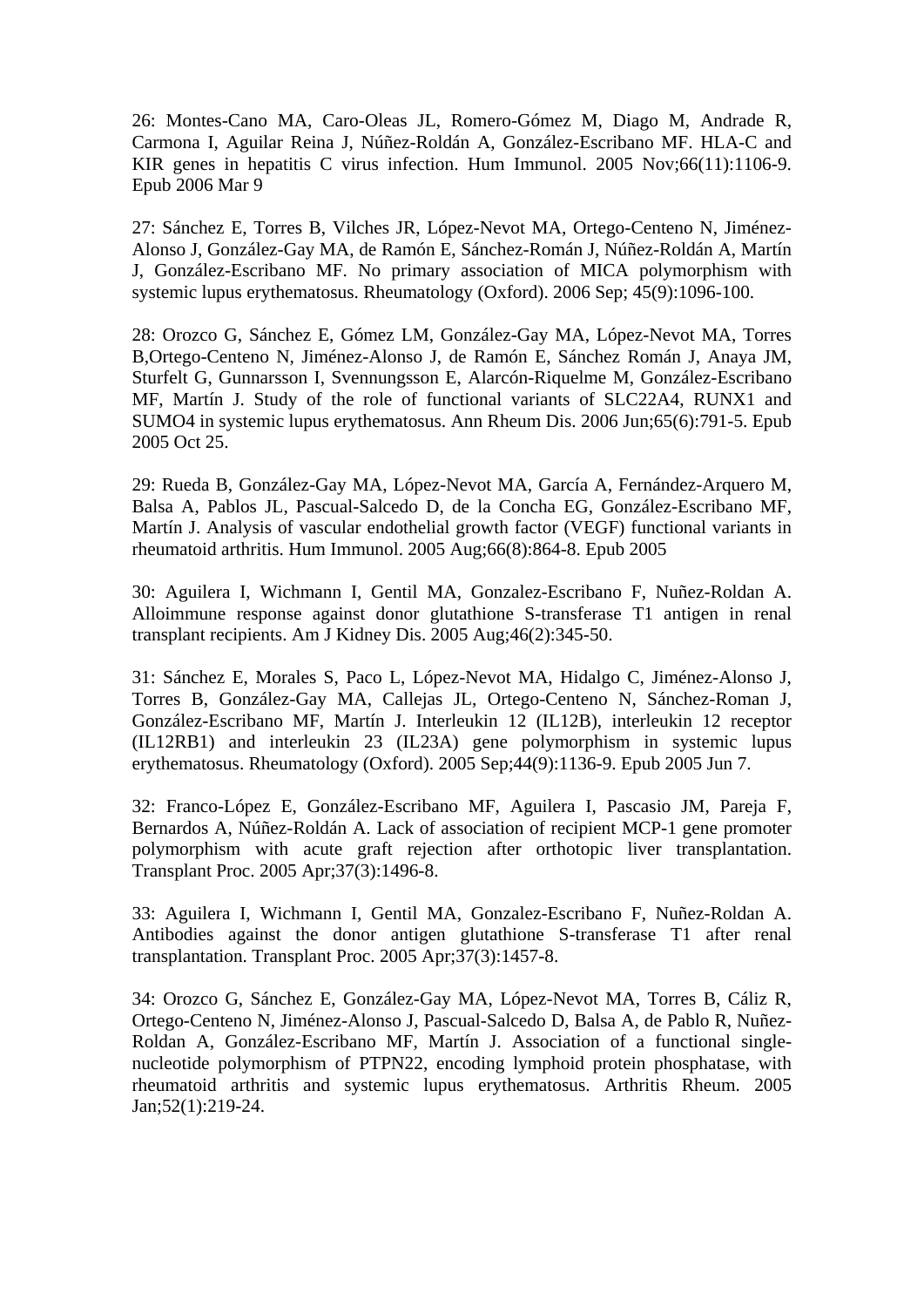35: Orozco G, Torres B, Núñez-Roldán A, González-Escribano MF, Martín J. Cytotoxic T-lymphocyte antigen-4-CT60 polymorphism in rheumatoid arthritis. Tissue Antigens. 2004 Dec;64(6):667-70.

36: Ferreiros-Vidal I, Gomez-Reino JJ, Barros F, Carracedo A, Carreira P, Gonzalez-Escribano F, Liz M, Martin J, Ordi J, Vicario JL, Gonzalez A. Association of PDCD1 with susceptibility to systemic lupus erythematosus: evidence of population-specific effects. Arthritis Rheum. 2004 Aug;50(8):2590-7.

37: Sánchez-Muñoz D, Romero-Gómez M, González-Escribano MF, Torres B, Castellano-Megias VM, Gómez-Izquierdo L, Aguilar-Reina J, Nuñez-Roldan A. Tumour necrosis factor alpha polymorphisms are not involved in the development of steatosis in chronic hepatitis C. Eur J Gastroenterol Hepatol. 2004 Aug;16(8):761-5.

38: Torres B, Aguilar F, Franco E, Sánchez E, Sánchez-Román J, Jiménez Alonso J, Núñez-Roldán A, Martín J, González-Escribano MF. Association of the CT60 marker of the CTLA4 gene with systemic lupus erythematosus. Arthritis Rheum. 2004 Jul;50(7):2211-5.

39: González-Escribano MF, Aguilar F, Torres B, Sánchez-Román J, Núñez-Roldán A. CD38 polymorphisms in Spanish patients with systemic lupus erythematosus. Hum Immunol. 2004 Jun;65(6):660-4.

40: Collado L, Rueda B, Cáliz R, Torres B, García A, Nuñez-Roldan A, González-Escribano MF, Martin J. Lack of association between the I kappa BL promoter polymorphism and rheumatoid arthritis. Arthritis Rheum. 2004 Jun;50(6):2032-3.

41: Gallardo D, Brunet S, Torres A, Alonso-Nieto M, Vallejo C, Jiménez A, González M, Sanz G, Serrano D, Espigado I, Osorio S, Carreras E, Martiín C, Sanz-Rodríguez C, Sierra J, Zuazu J, González-Escribano MF, González JR, Román J, De Oteyza JP, De La Cámara R. Hla-DPB1 mismatch in HLA-A-B-DRB1 identical sibling donor stem cell transplantation and acute graft-versus-host disease. Transplantation. 2004 Apr 15;77(7):1107-10.

42: Loewenthal R, Slomov Y, Gonzalez-Escribano MF, Goldberg I, Korostishevsky M, Brenner S, Nunez-Roldan A, Conejo-Mir JS, Gazit E. Common ancestral origin of pemphigus vulgaris in Jews and Spaniards: a study using microsatellite markers. Tissue Antigens. 2004 Apr;63(4):326-34.

43: Romero-Gómez M, Montes-Cano MA, Otero-Fernández MA, Torres B, Sánchez-Muñoz D, Aguilar F, Barroso N, Gómez-Izquierdo L, Castellano-Megias VM, Núñez-Roldán A, Aguilar-Reina J, González-Escribano MF. SLC11A1 promoter gene polymorphisms and fibrosis progression in chronic hepatitis C. Gut. 2004 Mar;53(3):446-50.

44: Aguilar F, Torres B, Sánchez-Román J, Núñez-Roldán A, González-Escribano MF. CTLA4 polymorphism in Spanish patients with systemic lupus erythematosus. Hum Immunol. 2003 Oct;64(10):936-40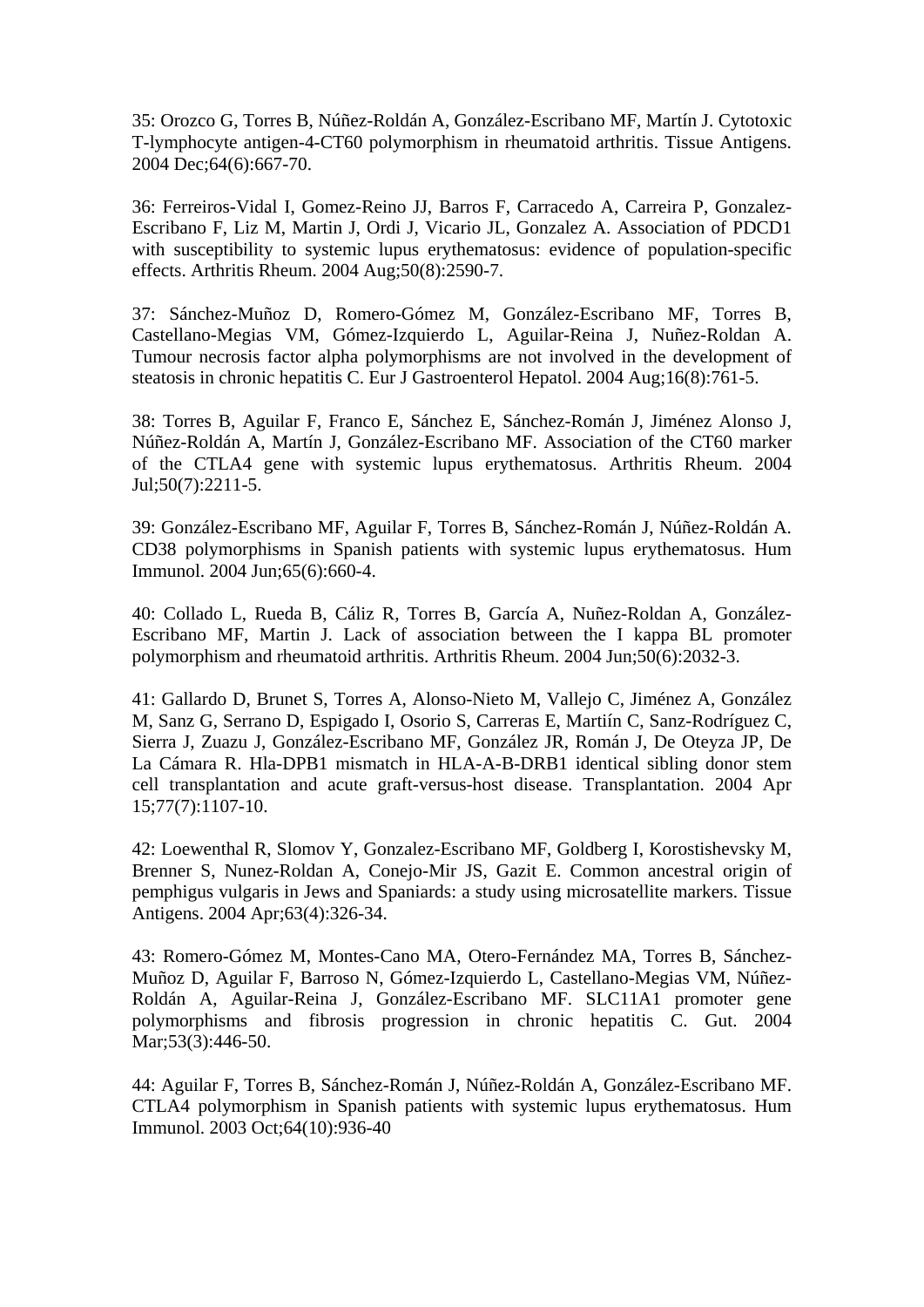45: Montes-Cano MA, Rodríguez-Muñoz F, Franco-Osorio R, Núñez-Roldán A, González-Escribano MF. Hereditary spherocytosis associated with mutations in HFE gene. Ann Hematol. 2003 Dec;82(12):769-72. Epub 2003 Sep 5.

46: Aguilar F, Núñez-Roldán A, Torres B, Wichmann I, Sánchez-Román J, González-Escribano MF. Chemokine receptor CCR2/CCR5 polymorphism in Spanish patients with systemic lupus erythematosus. J Rheumatol. 2003 Aug;30(8):1770-4.

47: Romero-Gómez M, González-Escribano MF, Torres B, Barroso N, Montes-Cano MA, Sánchez-Muñoz D, Núñez-Roldan A, Aguilar-Reina J. HLA class I B44 is associated with sustained response to interferon  $+$  ribavirin therapy in patients with chronic hepatitis C. Am J Gastroenterol. 2003 Jul;98(7):1621-6.

48: González-Escribano MF, Torres B, Aguilar F, Rodríguez R, García A, Valenzuela A, Núñez-Roldán A. MCP-1 promoter polymorphism in Spanish patients with rheumatoid arthritis. Hum Immunol. 2003 Jul;64(7):741-4.

49: Aguilera I, Wichmann I, Sousa JM, Bernardos A, Franco E, Garcia-Lozano R, Gonzalez-Escribano MF, Núñez-Roldán A. Antibodies against glutathione S-transferase T1 in patients with immune hepatitis after liver transplantation. Transplant Proc. 2003 Mar;35(2):712.

50: Sanchez-Burson J, Garcia-Porrua C, Montero-Granados R, Gonzalez-Escribano F, Gonzalez-Gay MA. Tubulointerstitial nephritis and uveitis syndrome in Southern Spain. Semin Arthritis Rheum. 2002 Oct;32(2):125-9.

51: Rodríguez MR, González-Escribano MF, Aguilar F, Valenzuela A, García A,Núñez-Roldán A. Association of NRAMP1 promoter gene polymorphism with the susceptibility and radiological severity of rheumatoid arthritis. Tissue Antigens. 2002 Apr;59(4):311-5.

52: González-Escribano MF, Aguilar F, Sánchez-Román J, Núñez-Roldán A. FcgammaRIIA, FcgammaRIIIA and FcgammaRIIIB polymorphisms in Spanish patients with systemic lupus erythematosus. Eur J Immunogenet. 2002 Aug;29(4):301-6.

53: Montes-Cano M, González-Escribano MF, Aguilar J, Núñez-Roldán A. Juvenile hemochromatosis in a Spanish family. Blood Cells Mol Dis. 2002 Mar-Apr;28(2):297- 300.

54: Rodríguez MR, Núñez-Roldán A, Aguilar F, Valenzuela A, García A, González-Escribano MF. Association of the CTLA4 3' untranslated region polymorphism with the susceptibility to rheumatoid arthritis. Hum Immunol. 2002 Jan;63(1):76-81.

55: Aguilar F, González-Escribano MF, Sánchez-Román J, Núñez-Roldán A. MCP-1 promoter polymorphism in Spanish patients with systemic lupus erythematosus. Tissue Antigens. 2001 Nov;58(5):335-8.

56: Garcia-Lozano JR, Gonzalez-Escribano MF, Valenzuela A, Garcia A, Núñez-Roldán A. Association of vitamin D receptor genotypes with early onset rheumatoid arthritis. Eur J Immunogenet. 2001 Feb;28(1):89-93.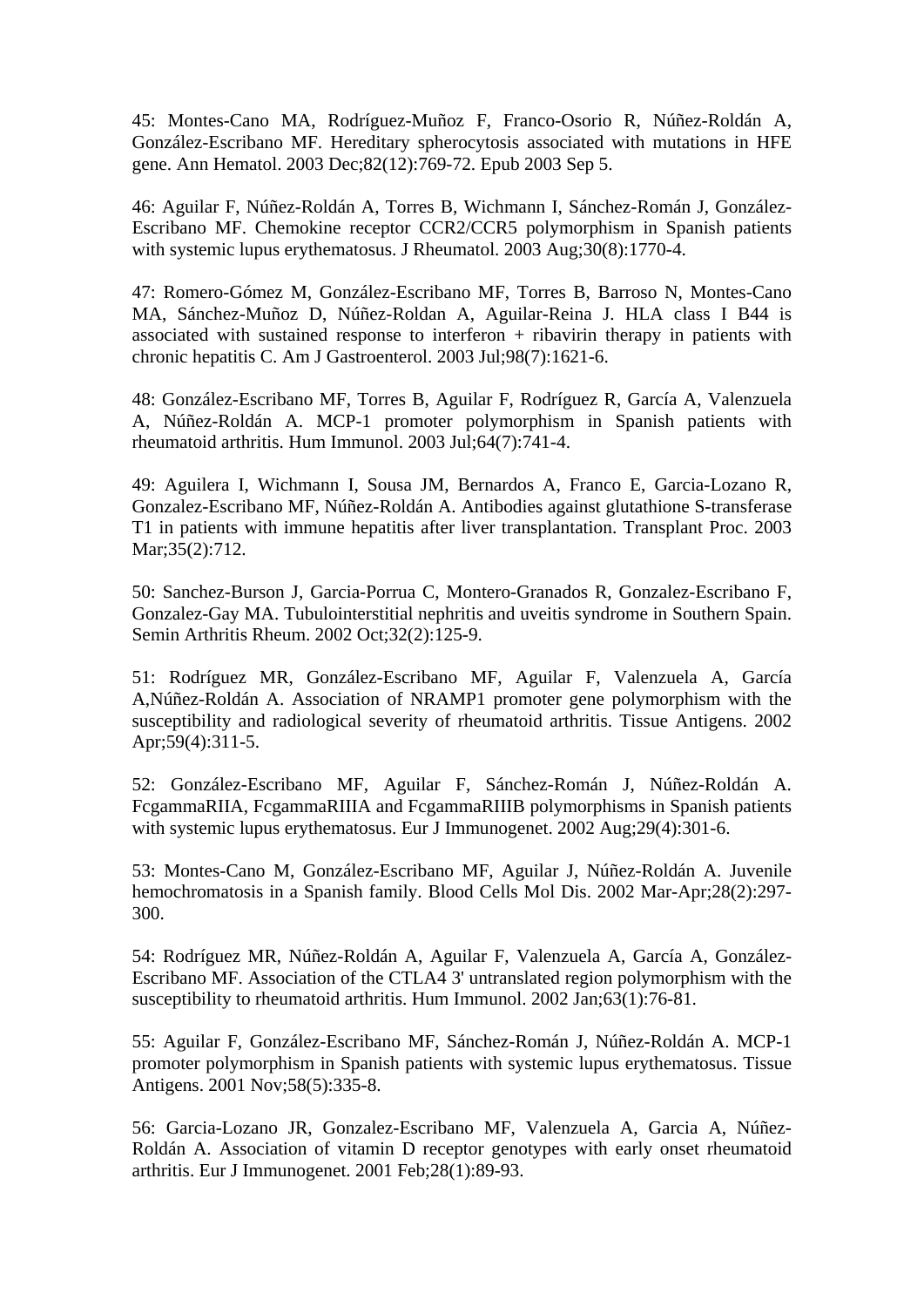57: Valenzuela-Castaño A, García-López A, Pérez-Vilches D, Rodriguez-Pérez R, Gonzalez-Escribano MF, Núñez-Roldán A. The predictive value of the HLA shared epitope for severity of radiological joint damage in patients with rheumatoid arthritis. A 10 year observational prospective study. J Rheumatol. 2000 Mar;27(3):571-4.

58: Gonzalez-Escribano MF, Rodriguez R, Valenzuela A, Garcia A, Núñez-Roldan A. Complex associations between HLA-DRB1 genes and female rheumatoid arthritis: results from a prospective study. Hum Immunol. 1999 Dec;60(12):1259-65.

59: González-Escribano MF, Rodríguez MR, Aguilar F, Alvarez A, Sanchez-Roman J, Núñez-Roldán A. Lack of association of MICA transmembrane region polymorphism and Behçet's disease in Spain. Tissue Antigens. 1999 Sep;54(3):278-81.

60: García-Morillo JS, Carneado de la Fuente J, Stiefel García-Junco P, García-Donas MA, González Escribano MF, Núñez-Roldán A. [Study of the gene of hemochromatosis in first degree relatives of patient with porphyria cutanea tarda]. Med Clin (Barc). 1999 May 22;112(18):699-701. Spanish.

61: Valenzuela A, Gonzalez-Escribano MF, Rodriguez R, Moreno I, Garcia A, Núñez-Roldan A. Association of HLA shared epitope with joint damage progression in rheumatoid arthritis. Hum Immunol. 1999 Mar;60(3):250-4.

62: Gonzalez-Escribano MF, Rodriguez R, Valenzuela A, Garcia A, Garcia-Lozano JR, Nuñez-Roldan A. CTLA4 polymorphisms in Spanish patients with rheumatoid arthritis. Tissue Antigens. 1999 Mar;53(3):296-300.

63: Wichmann I, Garcia-Lozano JR, Respaldiza N, Gonzalez-Escribano MF, Nuñez-Roldan A. Autoantibodies to transcriptional regulation proteins DEK and ALY in a patient with systemic lupus erythematosus. Hum Immunol. 1999 Jan;60(1):57-62.

64: García-Lozano JR, González-Escribano MF, Rodríguez R, Rodriguez-Sanchez JL, Targoff IN, Wichmann I, Núñez-Roldán A. Detection of anti-PL-12 autoantibodies by ELISA using a recombinant antigen; study of the immunoreactive region. Clin Exp Immunol. 1998 Nov;114(2):161-5.

65: González-Escribano MF, Jiménez G, Walter K, Montes M, Perez-Bernal AM, Rodríguez MR, Conejo-Mir JS, Núñez-Roldán A. Distribution of HLA class II alleles among Spanish patients with pemphigus vulgaris. Tissue Antigens. 1998 Sep;52(3):275- 8.

66: González-Escribano MF, Rodríguez MR, Walter K, Sanchez-Roman J, García-Lozano JR, Núñez-Roldán A. Association of HLA-B51 subtypes and Behçet's disease in Spain. Tissue Antigens. 1998 Jul;52(1):78-80.

67: Sanz L, González-Escribano F, de Pablo R, Núñez-Roldán A, Kreisler M, Vilches C. HLA-Cw\*1602: a new susceptibility marker of Behçet's disease in southern Spain. Tissue Antigens. 1998 Jan;51(1):111-4.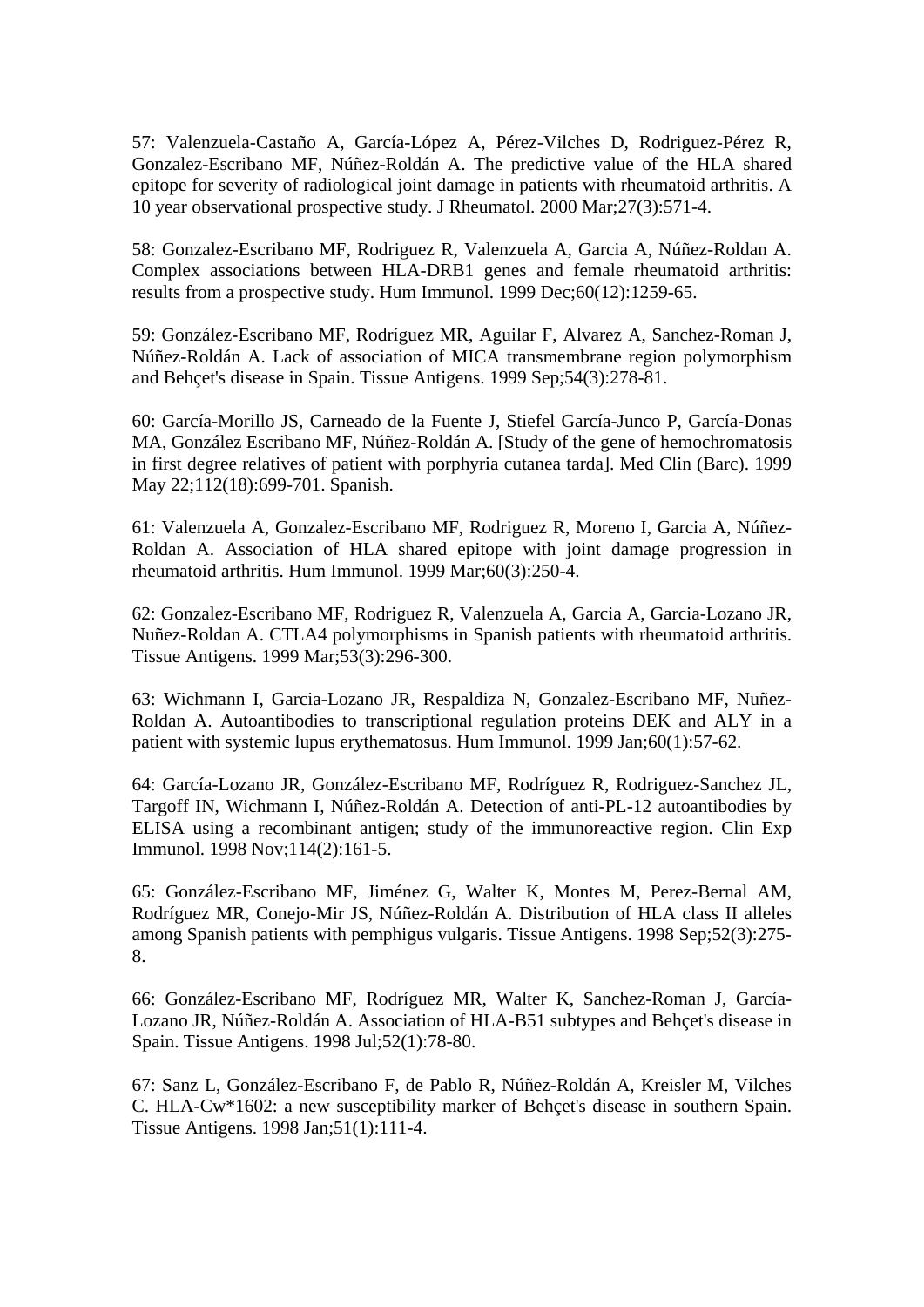68: Garcia-Lozano JR, Gonzalez-Escribano MF, Wichmann I, Nuñez-Roldan A. Cytoplasmic detection of a novel protein containing a nuclear localization sequence by human autoantibodies. Clin Exp Immunol. 1997 Mar;107(3):501-6..

69: Castillo Palma MJ, Sánchez Román J, Ocaña Medina C, González Escribano MF, Núñez Roldán A, López-Checa F. [Serologic and molecular HLA typing in patients from Andalucia with Behçet's disease. Genetic and clinical correlations]. Med Clin (Barc). 1996 Feb 3;106(4):121-5. Spanish.

70: Garcia-Lozano R, Wichmann I, Garcia A, Sanchez-Roman J, Gonzalez-Escribano F, Nuñez-Roldan A. Presence of antibodies to replication protein A in some patients with systemic lupus erythematosus (SLE). Clin Exp Immunol. 1996 Jan;103(1):74-6. .

71: Garcia-Lozano R, Gonzalez-Escribano F, Sanchez-Roman J, Wichmann I, Nuñez-Roldan A. Presence of antibodies to different subunits of replication protein A in autoimmune sera. Proc Natl Acad Sci U S A. 1995 May 23;92(11):5116-20.

72: González-Escribano MF, Morales J, García-Lozano JR, Castillo MJ, Sánchez-Román J, Núñez-Roldán A, Sánchez B. TAP polymorphism in patients with Behçet's disease. Ann Rheum Dis. 1995 May;54(5):386-8.

73: González-Escribano MF, Yélamos J, García-Lozano JR, Moreno I, García A, Núñez-Roldán A, Sánchez B. Caucasian patients with rheumatoid factor-positive RA.Tissue Antigens. 1995 Jan;45(1):77-8.

74: Yelamos J, Garcia-Lozano JR, Moreno I, Aguilera I, Gonzalez MF, Garcia A, Nuñez-Roldan A, Sanchez B. Association of HLA-DR4-Dw15 (DRB1\*0405) and DR10 with rheumatoid arthritis in a Spanish population. Arthritis Rheum. 1993 Jun;36(6):811-4.

75: Gonzalez MF, Wichmann I, Yelamos J, Melero J, Magariño R, Sanchez-Roman J, Nuñez-Roldan A, Sanchez B. A human monoclonal autoantibody to a nucleolar structure. Clin Exp Immunol. 1992 May;88(2):324-8.

76: Sanchez B, Yelamos J, Melero J, Magariño R, Gonzalez MF, Garcia R, Rios C, Nuñez-Roldan A. Production of heterohybridomas secreting autoreactive and polyreactive human monoclonal antibodies. Scand J Immunol. 1992 Jan;35(1):33-41.

77: Sanchez B, Robledo MM, Yelamos J, Gonzalez MF, Magariño R, Bermudo MP, Nuñez-Roldan A. Cloning of human heterohybridoma cell lines using chronic lymphocytic leukemia B cells as a feeder layer. J Immunol Methods. 1991 Dec 15;145(1-2):193-7.

78: Sanchez B, Moreno I, Magariño R, Garzon M, Gonzalez MF, Garcia A, Nuñez-Roldan A. HLA-DRw10 confers the highest susceptibility to rheumatoidarthritis in a Spanish population. Tissue Antigens. 1990 Oct;36(4):174-6.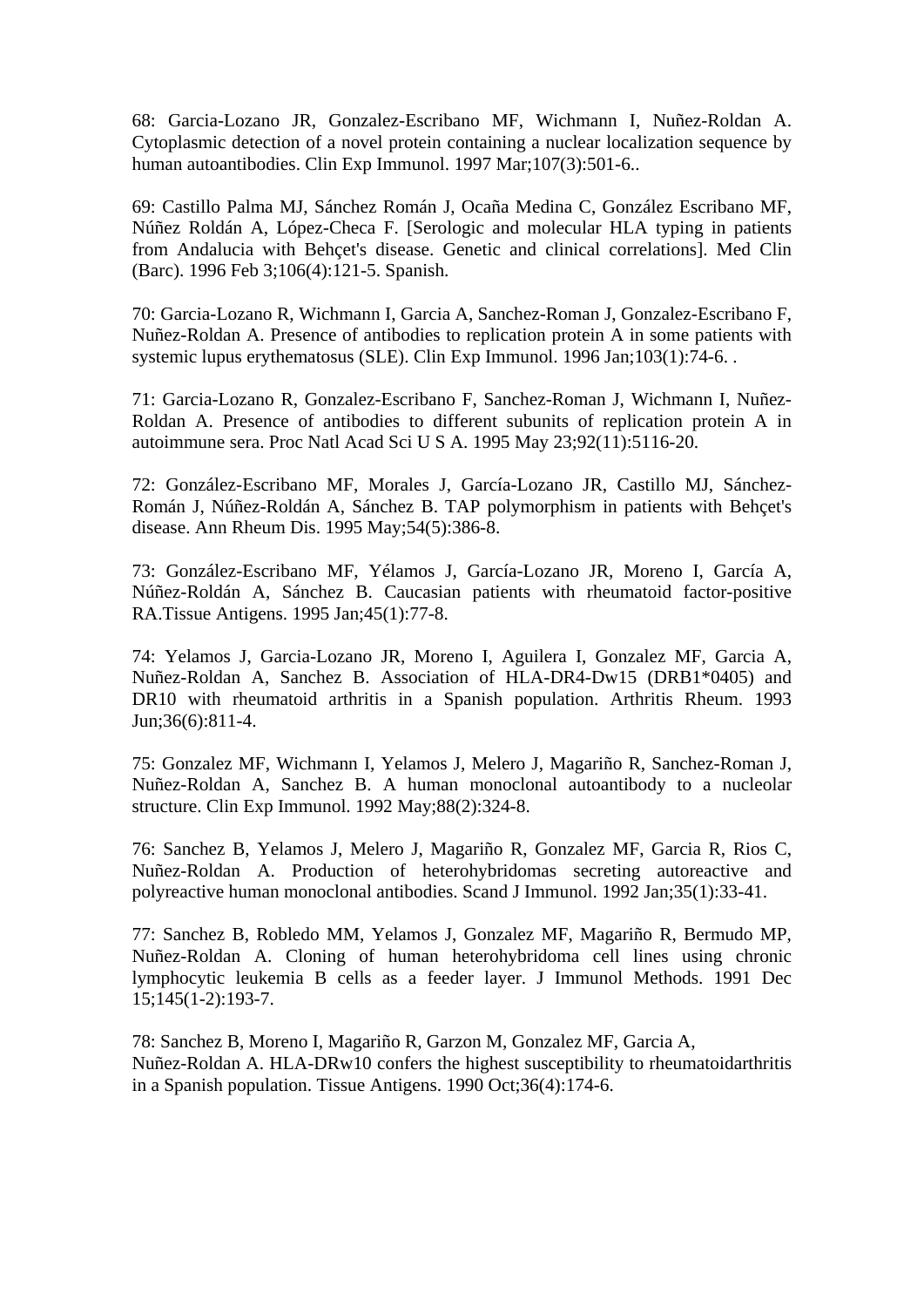## **PARTICIPACIÓN EN PROYECTOS DE INVESTIGACIÓN**

"Valor predictivo del polimorfismo de los genes HLA y de otros genes en la evolución de la artritis reumatoide Comisión Interministerial de Ciencia y Tecnología (SAF96-0319) Dr. Antonio Núñez Roldán.

 Aplicación de nuevas metodologías para la generación de alo y autoanticuerpos monoclonales humanos Fondo de Investigaciones Sanitarias (97/0362) 1997-2000 Dra. Berta Sánchez Sánchez.

 The predictive value of HLA and other candidate genes for disease severity in Spanish, Greek and UK rheumatoid arthritis patients

Programa de investigación y desarrollo tecnológico BIOMED 2 de la Comisión Europea (CT96-0087)

1996- 1998

Dr. Antonio Núñez Roldán, en colaboración con la Universidad de Manchester (UK) y el Hospital Evangelismos de Atenas (Grecia).

Influencia del polimorfismo HLA y de otros genes candidatos sistémicas (artritis reumatoide, lupus eritematoso sistémico y enfermedad en la susceptibilidad y curso clínico de enfermedades autoinmunes de Behçet).

Fondo de Investigaciones Sanitarias (Exp. 00/0566). 2000-2003 Antonio Núñez Roldán

Identificación de genes relacionados con la regulación dela activación de los linfocitos T que influyen en la susceptibilidad y el curso clínico de dos enfermedades multifactoriales, el lupus eritematoso sistémico y la artritis reumatoide Fondo de Investigaciones Sanitarias (Exp. 04/0067).

Duración: desde 2004 hasta 2007 (3 años).

María Francisca González Escribano

Factores inmunogenéticos que influyen en el rechazo tardío de los trasplantes de órganos sólidos Consejeria de salud. Junta de Andalucia (Exp. 53/04). 2004 (1 año). Antonio Núñez Roldán

Algunos factores que influyen en la efectividad de los trasplantes de órganos sólidos y en la calidad de vida de los pacientes trasplantados Coordinado con redes Temáticas Fondo de Investigaciones Sanitarias (Exp. 05/694) 2006 (1 año) Antonio Núñez Roldán

Genética de las enfermedades autoinmunes: artritis reumatoide y lupus eritematoso sistémico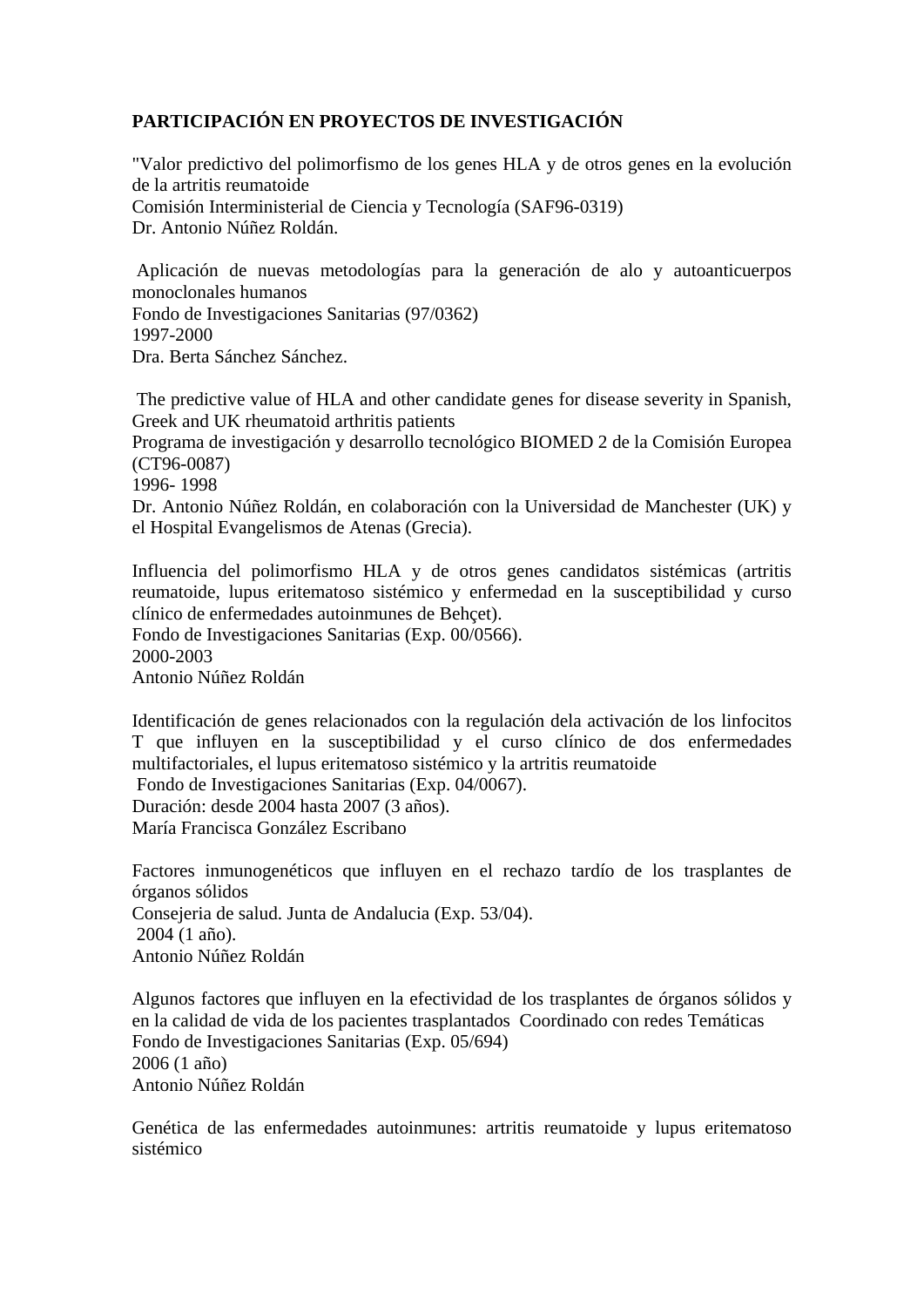Proyecto de excelencia. Consejería de Innovación, Tecnología y Empresa. Junta de Andalucia. 2007-2009 (3 años) Javier Matín Ibáñez

Identificación de genes relacionados con la inmunidad innata (TLRs) y adaptativa (coreceptores de células T) en la susceptibilidad y evolución de la artritis reumatoide y el lupus eritematoso sistémico. Investigadora principal Fondo de Investigaciones Sanitarias (Exp. 07/0061) 2008-2010 (3 años) María Francisca González Escribano

Identificación de genes relacionados con la inmunidad innata que influyen en la susceptibilidad y curso clínico de la enfermedad de Crohn Consejería de salud Junta de Andalucía (Exp. 0260) 2009-2011 (3 años) José Raúl García Lozano

Red de Investigación en Inflamación y Enfermedades Reumáticas (RIER) Fondo de Investigaciones Sanitarias RD08/0075/0013 María Francisca González Escribano